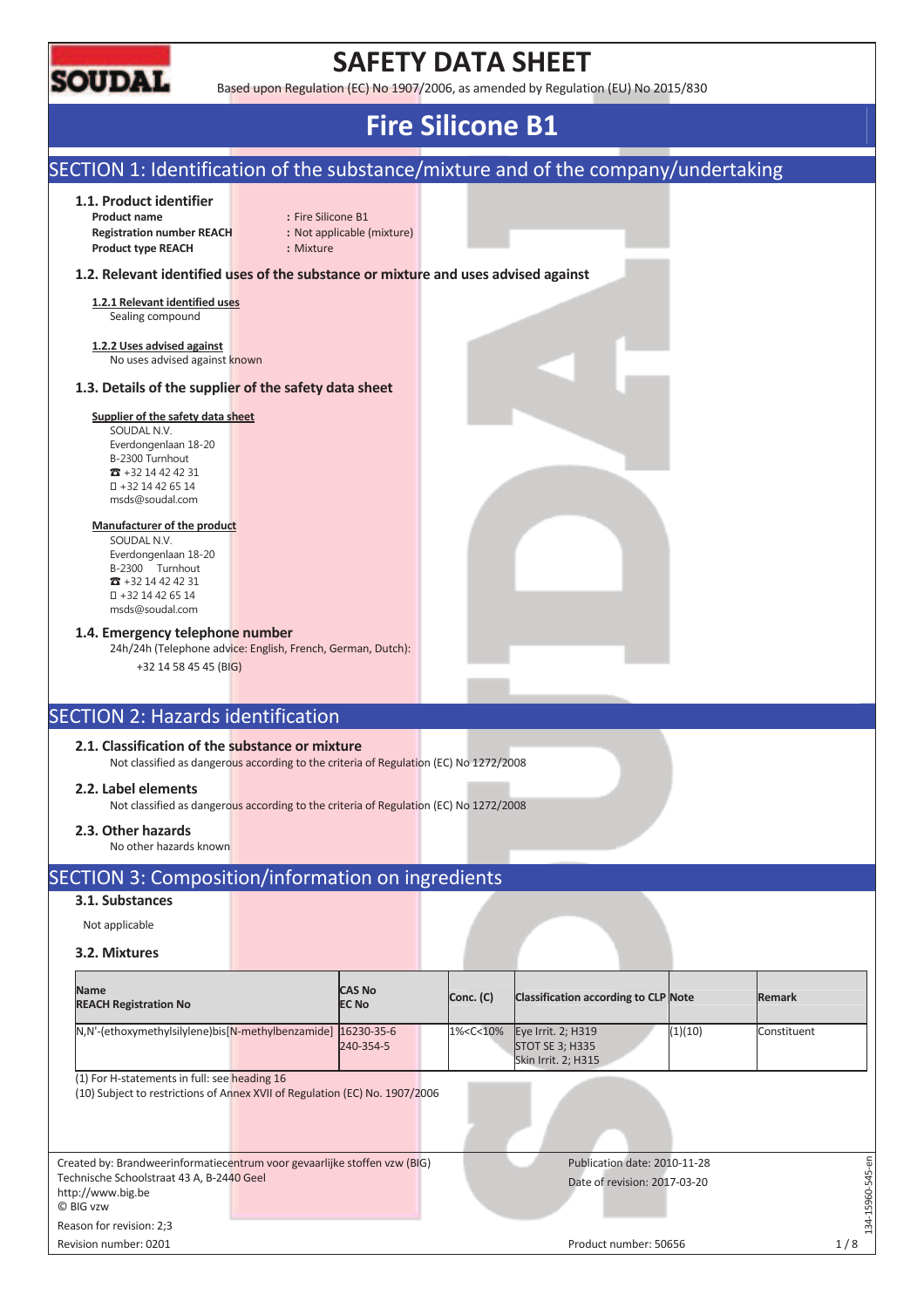| <b>SECTION 4: First aid measures</b>                  |                                                                                                                                                                 |                                                                                                                                          |
|-------------------------------------------------------|-----------------------------------------------------------------------------------------------------------------------------------------------------------------|------------------------------------------------------------------------------------------------------------------------------------------|
| 4.1. Description of first aid measures                |                                                                                                                                                                 |                                                                                                                                          |
| General:                                              |                                                                                                                                                                 |                                                                                                                                          |
| If you feel unwell, seek medical advice.              |                                                                                                                                                                 |                                                                                                                                          |
| <b>After inhalation:</b>                              |                                                                                                                                                                 |                                                                                                                                          |
|                                                       | Remove the victim into fresh air. Respiratory problems: consult a doctor/medical service.                                                                       |                                                                                                                                          |
| After skin contact:                                   |                                                                                                                                                                 |                                                                                                                                          |
|                                                       | Rinse with water. Soap may be used. Take victim to a doctor if irritation persists.                                                                             |                                                                                                                                          |
| After eye contact:                                    |                                                                                                                                                                 |                                                                                                                                          |
|                                                       | Rinse with water. Take victim to an ophthalmologist if irritation persists.                                                                                     |                                                                                                                                          |
| After ingestion:                                      |                                                                                                                                                                 |                                                                                                                                          |
|                                                       |                                                                                                                                                                 | Rinse mouth with water. Immediately after ingestion: give lots of water to drink. Consult a doctor/medical service if you feel unwell.   |
|                                                       | 4.2. Most important symptoms and effects, both acute and delayed                                                                                                |                                                                                                                                          |
| 4.2.1 Acute symptoms                                  |                                                                                                                                                                 |                                                                                                                                          |
| <b>After inhalation:</b>                              |                                                                                                                                                                 |                                                                                                                                          |
| No effects known.                                     |                                                                                                                                                                 |                                                                                                                                          |
| After skin contact:                                   |                                                                                                                                                                 |                                                                                                                                          |
| No effects known.                                     |                                                                                                                                                                 |                                                                                                                                          |
| After eye contact:                                    |                                                                                                                                                                 |                                                                                                                                          |
| No effects known.                                     |                                                                                                                                                                 |                                                                                                                                          |
| <b>After ingestion:</b>                               |                                                                                                                                                                 |                                                                                                                                          |
| Nausea.                                               |                                                                                                                                                                 |                                                                                                                                          |
| 4.2.2 Delayed symptoms<br>No effects known.           |                                                                                                                                                                 |                                                                                                                                          |
|                                                       |                                                                                                                                                                 |                                                                                                                                          |
|                                                       | 4.3. Indication of any immediate medical attention and special treatment needed                                                                                 |                                                                                                                                          |
| If applicable and available it will be listed below.  |                                                                                                                                                                 |                                                                                                                                          |
|                                                       |                                                                                                                                                                 |                                                                                                                                          |
| <b>SECTION 5: Firefighting measures</b>               |                                                                                                                                                                 |                                                                                                                                          |
| 5.1. Extinguishing media                              |                                                                                                                                                                 |                                                                                                                                          |
| 5.1.1 Suitable extinguishing media:                   |                                                                                                                                                                 |                                                                                                                                          |
|                                                       | Water spray. Alcohol-resistant foam. ABC powder. Carbon dioxide.                                                                                                |                                                                                                                                          |
| 5.1.2 Unsuitable extinguishing media:                 |                                                                                                                                                                 |                                                                                                                                          |
| No unsuitable extinguishing media known.              |                                                                                                                                                                 |                                                                                                                                          |
|                                                       |                                                                                                                                                                 |                                                                                                                                          |
|                                                       | 5.2. Special hazards arising from the substance or mixture<br>Upon combustion: formation of CO, CO2 and small quantities of nitrous vapours, hydrogen chloride. |                                                                                                                                          |
|                                                       |                                                                                                                                                                 |                                                                                                                                          |
| 5.3. Advice for firefighters                          |                                                                                                                                                                 |                                                                                                                                          |
| 5.3.1 Instructions:                                   |                                                                                                                                                                 |                                                                                                                                          |
| No specific fire-fighting instructions required.      |                                                                                                                                                                 |                                                                                                                                          |
| 5.3.2 Special protective equipment for fire-fighters: |                                                                                                                                                                 |                                                                                                                                          |
|                                                       | Gloves. Protective clothing. Heat/fire exposure: compressed air/oxygen apparatus.                                                                               |                                                                                                                                          |
| <b>SECTION 6: Accidental release measures</b>         |                                                                                                                                                                 |                                                                                                                                          |
|                                                       |                                                                                                                                                                 |                                                                                                                                          |
|                                                       | 6.1. Personal precautions, protective equipment and emergency procedures                                                                                        |                                                                                                                                          |
|                                                       | 6.1.1 Protective equipment for non-emergency personnel                                                                                                          |                                                                                                                                          |
| See heading 8.2                                       |                                                                                                                                                                 |                                                                                                                                          |
| 6.1.2 Protective equipment for emergency responders   |                                                                                                                                                                 |                                                                                                                                          |
| Gloves. Protective clothing.                          |                                                                                                                                                                 |                                                                                                                                          |
| Suitable protective clothing                          |                                                                                                                                                                 |                                                                                                                                          |
| See heading 8.2                                       |                                                                                                                                                                 |                                                                                                                                          |
| 6.2. Environmental precautions                        |                                                                                                                                                                 |                                                                                                                                          |
|                                                       | Contain released product. Use appropriate containment to avoid environmental contamination.                                                                     |                                                                                                                                          |
|                                                       |                                                                                                                                                                 |                                                                                                                                          |
|                                                       | 6.3. Methods and material for containment and cleaning up                                                                                                       |                                                                                                                                          |
|                                                       |                                                                                                                                                                 | Scoop solid spill into closing containers. Clean contaminated surfaces with a soap solution. Wash clothing and equipment after handling. |
| 6.4. Reference to other sections                      |                                                                                                                                                                 |                                                                                                                                          |
| See heading 13.                                       |                                                                                                                                                                 |                                                                                                                                          |
|                                                       |                                                                                                                                                                 |                                                                                                                                          |
|                                                       |                                                                                                                                                                 |                                                                                                                                          |
|                                                       |                                                                                                                                                                 |                                                                                                                                          |
|                                                       |                                                                                                                                                                 |                                                                                                                                          |
| Reason for revision: 2;3                              |                                                                                                                                                                 | Publication date: 2010-11-28                                                                                                             |
|                                                       |                                                                                                                                                                 | Date of revision: 2017-03-20                                                                                                             |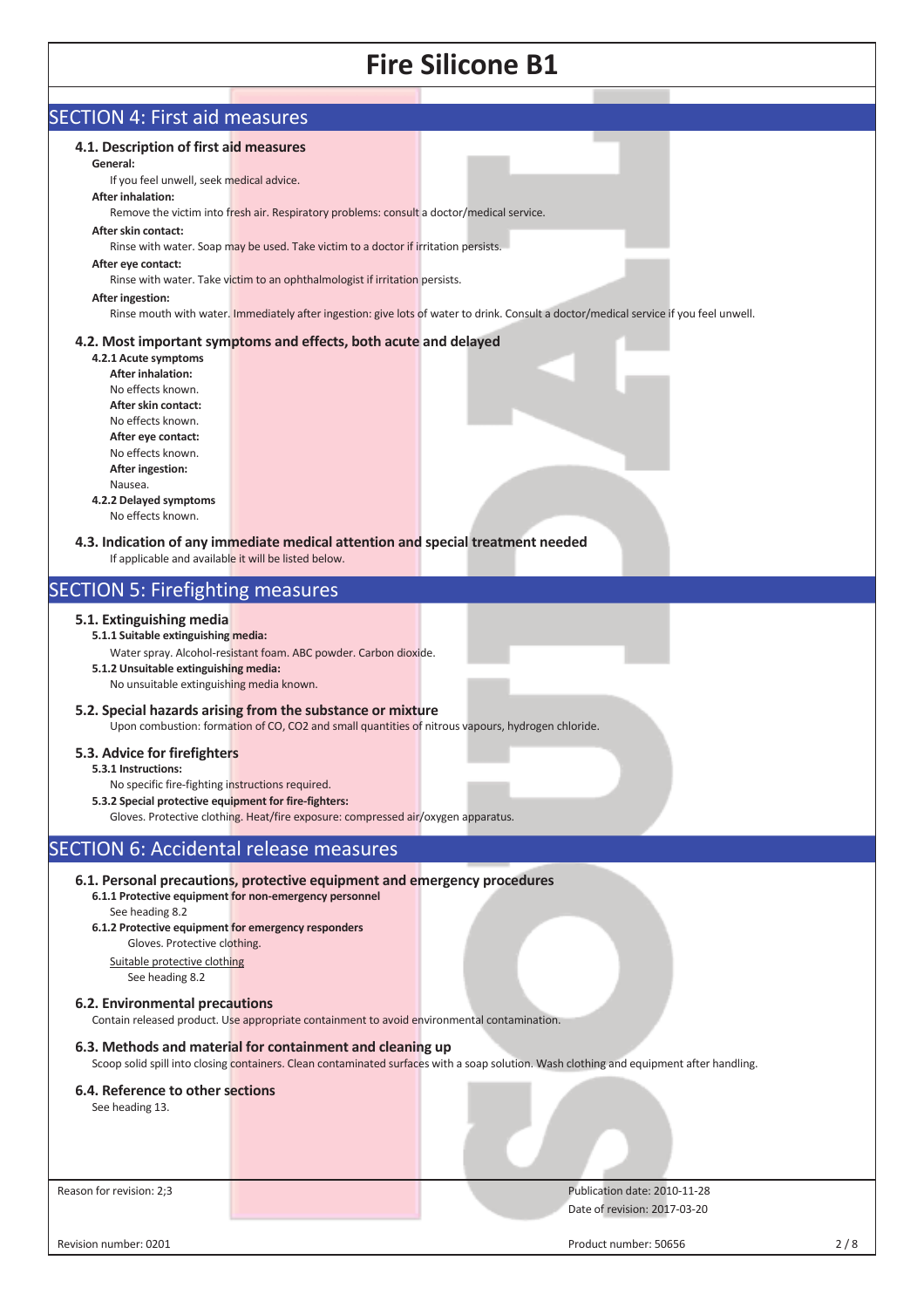| <b>SECTION 7: Handling and storage</b>                                                                                                                            |
|-------------------------------------------------------------------------------------------------------------------------------------------------------------------|
| The information in this section is a general description. If applicable and available, exposure scenarios are attached in annex. Always use the relevant exposure |
| scenarios that correspond to your identified use.                                                                                                                 |
|                                                                                                                                                                   |
| 7.1. Precautions for safe handling                                                                                                                                |
| Observe normal hygiene standards. Keep container tightly closed.                                                                                                  |
|                                                                                                                                                                   |
| 7.2. Conditions for safe storage, including any incompatibilities                                                                                                 |
| 7.2.1 Safe storage requirements:                                                                                                                                  |
| Store at room temperature. Store in a dry area. Keep container in a well-ventilated place. Keep only in the original container. Meet the legal requirements.      |
| Max. storage time: 1 year(s).                                                                                                                                     |
| 7.2.2 Keep away from:                                                                                                                                             |
| No data available.                                                                                                                                                |
| 7.2.3 Suitable packaging material:                                                                                                                                |
| Synthetic material.                                                                                                                                               |
| 7.2.4 Non suitable packaging material:                                                                                                                            |
| No data available                                                                                                                                                 |
|                                                                                                                                                                   |
| 7.3. Specific end use(s)                                                                                                                                          |
| If applicable and available, exposure scenarios are attached in annex. See information supplied by the manufacturer.                                              |
|                                                                                                                                                                   |
| <b>SECTION 8: Exposure controls/personal protection</b>                                                                                                           |
|                                                                                                                                                                   |
| 8.1. Control parameters                                                                                                                                           |
| 8.1.1 Occupational exposure                                                                                                                                       |
| a) Occupational exposure limit values                                                                                                                             |
| If limit values are applicable and available these will be listed below.                                                                                          |
|                                                                                                                                                                   |
| b) National biological limit values                                                                                                                               |
| If limit values are applicable and available these will be listed below.                                                                                          |
| 8.1.2 Sampling methods                                                                                                                                            |
| If applicable and available it will be listed below.                                                                                                              |
| 8.1.3 Applicable limit values when using the substance or mixture as intended                                                                                     |
| If limit values are applicable and available these will be listed below.                                                                                          |
| 8.1.4 DNEL/PNEC values                                                                                                                                            |
| If applicable and available it will be listed below.                                                                                                              |
| 8.1.5 Control banding                                                                                                                                             |
| If applicable and available it will be listed below.                                                                                                              |
|                                                                                                                                                                   |
| 8.2. Exposure controls                                                                                                                                            |
| The information in this section is a general description. If applicable and available, exposure scenarios are attached in annex. Always use the relevant exposure |
| scenarios that correspond to your identified use.                                                                                                                 |
| 8.2.1 Appropriate engineering controls                                                                                                                            |
| Carry operations in the open/under local exhaust/ventilation or with respiratory protection.                                                                      |
| 8.2.2 Individual protection measures, such as personal protective equipment                                                                                       |
| Observe normal hygiene standards. Keep container tightly closed. Do not eat, drink or smoke during work.                                                          |
| a) Respiratory protection:                                                                                                                                        |
| Respiratory protection not required in normal conditions.                                                                                                         |
| b) Hand protection:                                                                                                                                               |
| Gloves.                                                                                                                                                           |
| c) Eye protection:                                                                                                                                                |
| Safety glasses.                                                                                                                                                   |
| d) Skin protection:                                                                                                                                               |
| Protective clothing.                                                                                                                                              |
| 8.2.3 Environmental exposure controls:                                                                                                                            |
| See headings 6.2, 6.3 and 13                                                                                                                                      |
|                                                                                                                                                                   |
| SECTION 9: Physical and chemical properties                                                                                                                       |
|                                                                                                                                                                   |
| 9.1. Information on basic physical and chemical properties                                                                                                        |
| Physical form<br>Paste                                                                                                                                            |

| Physical form            | Paste                                            |
|--------------------------|--------------------------------------------------|
| Odour                    | Characteristic odour                             |
| Odour threshold          | no data available                                |
| Colour                   | Variable in colour, depending on the composition |
| Particle size            | no data available                                |
| <b>Explosion limits</b>  | no data available                                |
| Flammability             | Non-flammable                                    |
| Log Kow                  | Not applicable (mixture)                         |
| Dynamic viscosity        | no data available                                |
| Reason for revision: 2;3 | Publication date: 2010-11-28                     |
|                          | Date of revision: 2017-03-20                     |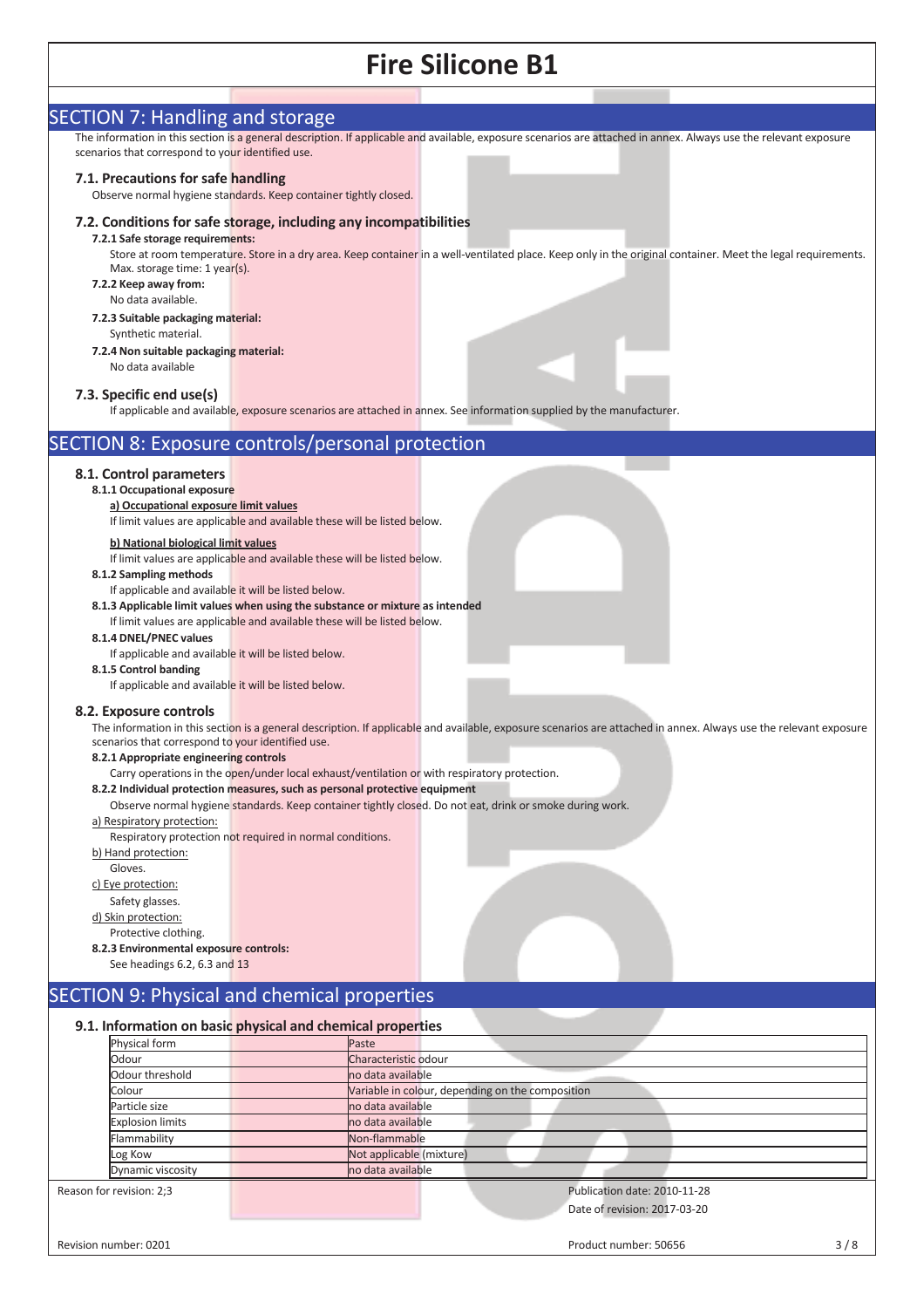| Kinematic viscosity         | no data available                                      |  |
|-----------------------------|--------------------------------------------------------|--|
| Melting point               | no data available                                      |  |
| <b>Boiling point</b>        | no data available                                      |  |
| Flash point                 | no data available                                      |  |
| Evaporation rate            | no data available                                      |  |
| Relative vapour density     | Not applicable                                         |  |
| Vapour pressure             | no data available                                      |  |
| Solubility                  | no data available                                      |  |
| Relative density            | 1.265:20 °C                                            |  |
| Decomposition temperature   | no data available                                      |  |
| Auto-ignition temperature   | no data available                                      |  |
| <b>Explosive properties</b> | No chemical group associated with explosive properties |  |
| Oxidising properties        | No chemical group associated with oxidising properties |  |
| þН                          | no data available                                      |  |

Absolute density 1265 kg/m<sup>3</sup> ; 20 °C

### SECTION 10: Stability and reactivity

#### **10.1. Reactivity**

No data available.

#### **10.2. Chemical stability**  Stable under normal conditions.

- **10.3. Possibility of hazardous reactions**  No data available.
- **10.4. Conditions to avoid**  No data available.
- **10.5. Incompatible materials**  No data available.

### **10.6. Hazardous decomposition products**

Upon combustion: formation of CO, CO2 and small quantities of nitrous vapours, hydrogen chloride.

## SECTION 11: Toxicological information

#### **11.1. Information on toxicological effects 11.1.1 Test results**

## **Acute toxicity**

#### Fire Silicone B1

No (test)data on the mixture available

| N,N'-(ethoxymethylsilylene)bis[N-methylbenzamide] |                         |                 |                      |                |                  |               |
|---------------------------------------------------|-------------------------|-----------------|----------------------|----------------|------------------|---------------|
| <b>Route of exposure</b>                          | <b>Parameter Method</b> | Value           | <b>Exposure time</b> | <b>Species</b> | <b>Value</b>     | <b>Remark</b> |
|                                                   |                         |                 |                      |                | determination    |               |
| <b>Oral</b>                                       | <b>LD50</b>             | $2840$ mg/kg bw |                      | Rat            | Literature study |               |
| Judgement is based on the relevant ingredients    |                         |                 |                      |                |                  |               |

### **Conclusion**

Not classified for acute toxicity

## **Corrosion/irritation**

#### Fire Silicone B1

No (test)data on the mixture available

### N,N'-(ethoxymethylsilylene)bis[N-methylbenzamide]

| Route of exposure Result |                   | <b>Method</b> | <b>Exposure time</b> | Time point | <b>Species</b> | <b>Value</b>     | <b>Remark</b> |
|--------------------------|-------------------|---------------|----------------------|------------|----------------|------------------|---------------|
|                          |                   |               |                      |            |                | determination    |               |
| Eve                      | <b>Irritating</b> |               |                      |            |                | Literature study |               |
| Skin                     | <b>Irritating</b> |               |                      |            |                | Literature study |               |
| Inhalation               | Irritating        |               |                      |            |                | Literature study |               |

Judgement is based on the relevant ingredients

#### **Conclusion**

Not classified as irritating to the skin

Not classified as irritating to the eyes

```
Not classified as irritating to the respiratory system
```
### **Respiratory or skin sensitisation**

Reason for revision: 2;3 Publication date: 2010-11-28

## Date of revision: 2017-03-20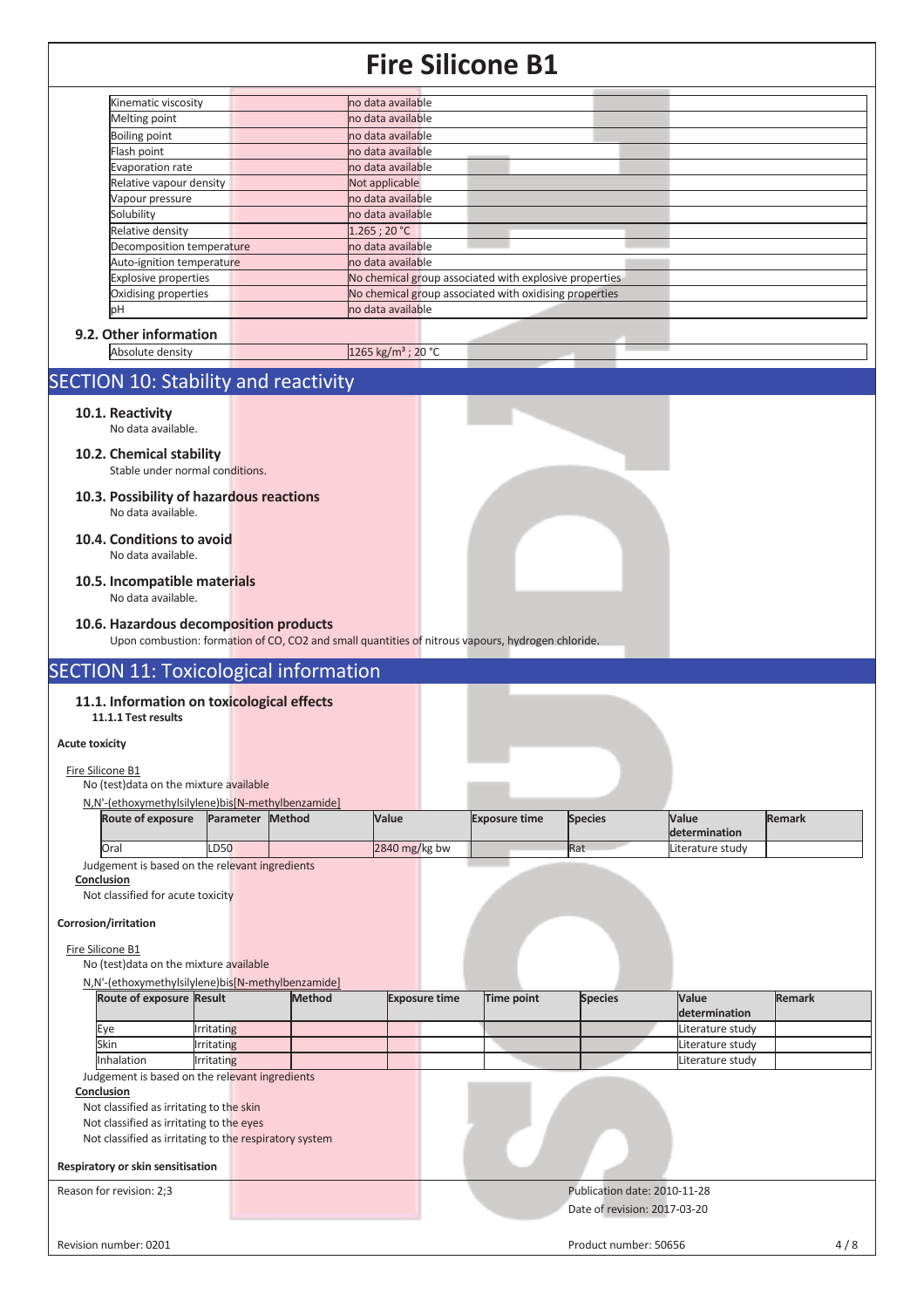#### Fire Silicone B1

No (test)data on the mixture available Judgement is based on the relevant ingredients **Conclusion** 

Not classified as sensitizing for skin Not classified as sensitizing for inhalation

#### **Specific target organ toxicity**

Fire Silicone B1 No (test)data on the mixture available Judgement is based on the relevant ingredients **Conclusion**  Not classified for subchronic toxicity

#### **Mutagenicity (in vitro)**

Fire Silicone B1 No (test)data on the mixture available

#### **Mutagenicity (in vivo)**

Fire Silicone B1 No (test)data on the mixture available Judgement is based on the relevant ingredients

**Conclusion** 

Not classified for mutagenic or genotoxic toxicity

#### **Carcinogenicity**

Fire Silicone B1

No (test)data on the mixture available Judgement is based on the relevant ingredients **Conclusion**  Not classified for carcinogenicity

#### **Reproductive toxicity**

Fire Silicone B1 No (test)data on the mixture available Judgement is based on the relevant ingredients **Conclusion**  Not classified for reprotoxic or developmental toxicity

#### **Toxicity other effects**

Fire Silicone B1 No (test)data on the mixture available

**Chronic effects from short and long-term exposure** 

Fire Silicone B1 No effects known.

## SECTION 12: Ecological information

#### **12.1. Toxicity**

Fire Silicone B1 No (test)data on the mixture available

Judgement of the mixture is based on the relevant ingredients

#### **Conclusion**

Not classified as dangerous for the environment according to the criteria of Regulation (EC) No 1272/2008

### **12.2. Persistence and degradability**

No test data of component(s) available

### **12.3. Bioaccumulative potential**

Fire Silicone B1

**Log Kow**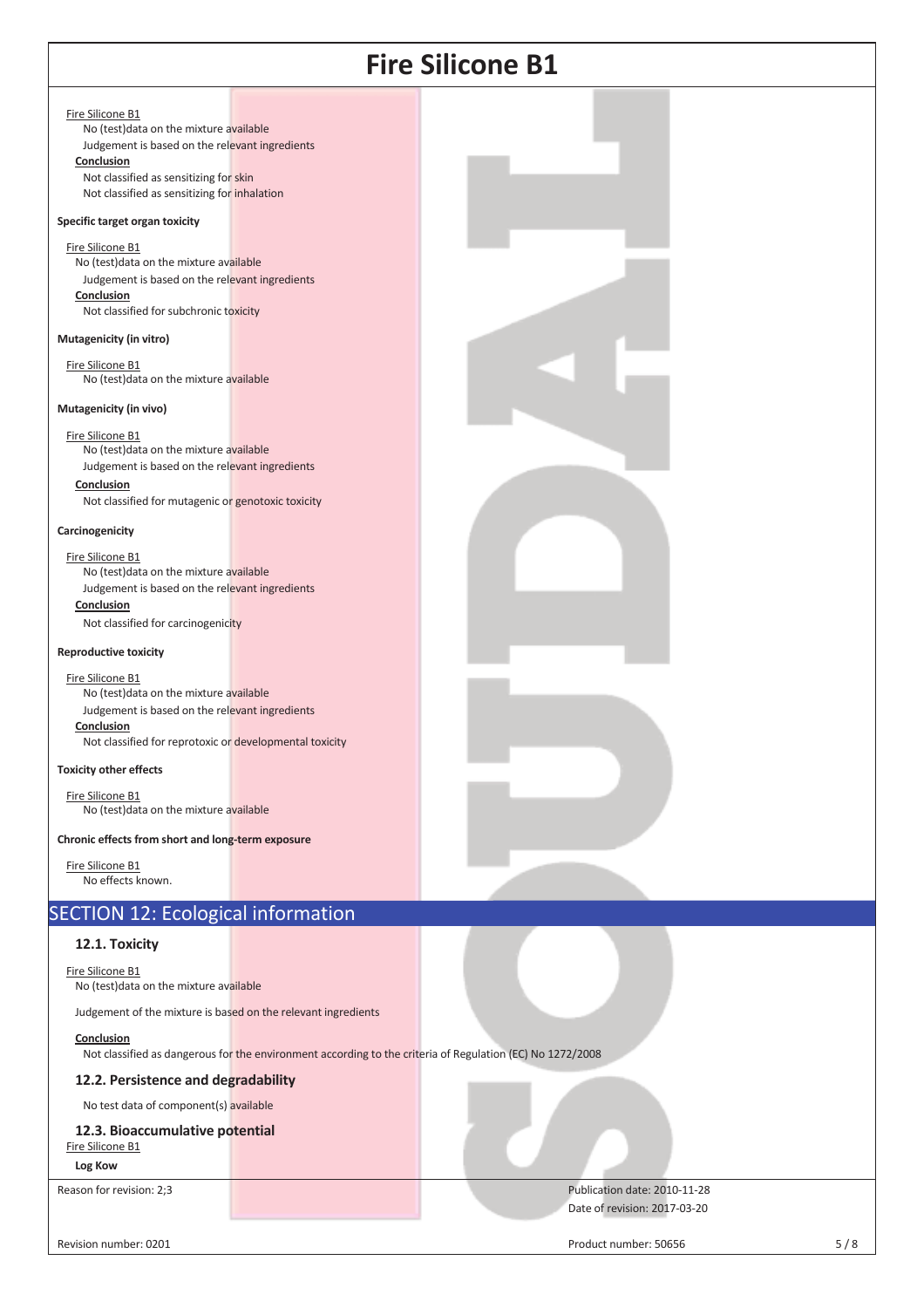| Methoc | <b>Remark</b>                                                       | <b>Value</b> |  | ermination<br>11.12 |
|--------|---------------------------------------------------------------------|--------------|--|---------------------|
|        | <b>Not</b><br>t applicable (mixture)<br>$ \left(\frac{1}{2}\right)$ |              |  |                     |
|        |                                                                     |              |  |                     |

#### **Conclusion**

No test data of component(s) available

#### **12.4. Mobility in soil**

No (test)data on mobility of the components available

#### **12.5. Results of PBT and vPvB assessment**

Due to insufficient data no statement can be made whether the component(s) fulfil(s) the criteria of PBT and vPvB according to Annex XIII of Regulation (EC) No 1907/2006.

#### **12.6. Other adverse effects**

#### Fire Silicone B1

#### **Fluorinated greenhouse gases (Regulation (EU) No 517/2014)**

None of the known components is included in the list of fluorinated greenhouse gases (Regulation (EU) No 517/2014)

**Ozone-depleting potential (ODP)** 

Not classified as dangerous for the ozone layer (Regulation (EC) No 1005/2009)

### SECTION 13: Disposal considerations

The information in this section is a general description. If applicable and available, exposure scenarios are attached in annex. Always use the relevant exposure scenarios that correspond to your identified use.

#### **13.1. Waste treatment methods**

**13.1.1 Provisions relating to waste** 

#### **European Union**

Can be considered as non hazardous waste according to Directive 2008/98/EC.

Waste material code (Directive 2008/98/EC, Decision 2000/0532/EC).

08 04 10 (wastes from MFSU of adhesives and sealants (including waterproofing products): waste adhesives and sealants other than those mentioned in 08 04 09). Depending on branch of industry and production process, also other waste codes may be applicable.

#### **13.1.2 Disposal methods**

Remove waste in accordance with local and/or national regulations. Remove to an authorized waste treatment plant.

#### **13.1.3 Packaging/Container**

#### **European Union**

Waste material code packaging (Directive 2008/98/EC). 15 01 02 (plastic packaging).

## SECTION 14: Transport information

#### **Road (ADR), Rail (RID), Inland waterways (ADN), Sea (IMDG/IMSBC), Air (ICAO-TI/IATA-DGR)**

| 14.1. UN number                          |                                                                          |             |
|------------------------------------------|--------------------------------------------------------------------------|-------------|
| Transport                                |                                                                          | Not subject |
| 14.2. UN proper shipping name            |                                                                          |             |
| 14.3. Transport hazard class(es)         |                                                                          |             |
| Hazard identification number             |                                                                          |             |
| Class                                    |                                                                          |             |
| Classification code                      |                                                                          |             |
| 14.4. Packing group                      |                                                                          |             |
| Packing group                            |                                                                          |             |
| Labels                                   |                                                                          |             |
| 14.5. Environmental hazards              |                                                                          |             |
| Environmentally hazardous substance mark |                                                                          | no          |
| 14.6. Special precautions for user       |                                                                          |             |
| Special provisions                       |                                                                          |             |
| Limited quantities                       |                                                                          |             |
|                                          | 14.7. Transport in bulk according to Annex II of Marpol and the IBC Code |             |
| Annex II of MARPOL 73/78                 |                                                                          |             |

### SECTION 15: Regulatory information

|  | 15.1. Safety, health and environmental regulations/legislation specific for the substance or mixture |  |
|--|------------------------------------------------------------------------------------------------------|--|
|  |                                                                                                      |  |

#### **European legislation:**

| VOC content Directive 2010/75/EU |                              |
|----------------------------------|------------------------------|
| <b>VOC content</b>               | <b>Remark</b>                |
| 4 %                              |                              |
| 50.6 g/l                         |                              |
|                                  |                              |
| Reason for revision: 2;3         | Publication date: 2010-11-28 |
|                                  | Date of revision: 2017-03-20 |
| Revision number: 0201            | Product number: 50656<br>6/8 |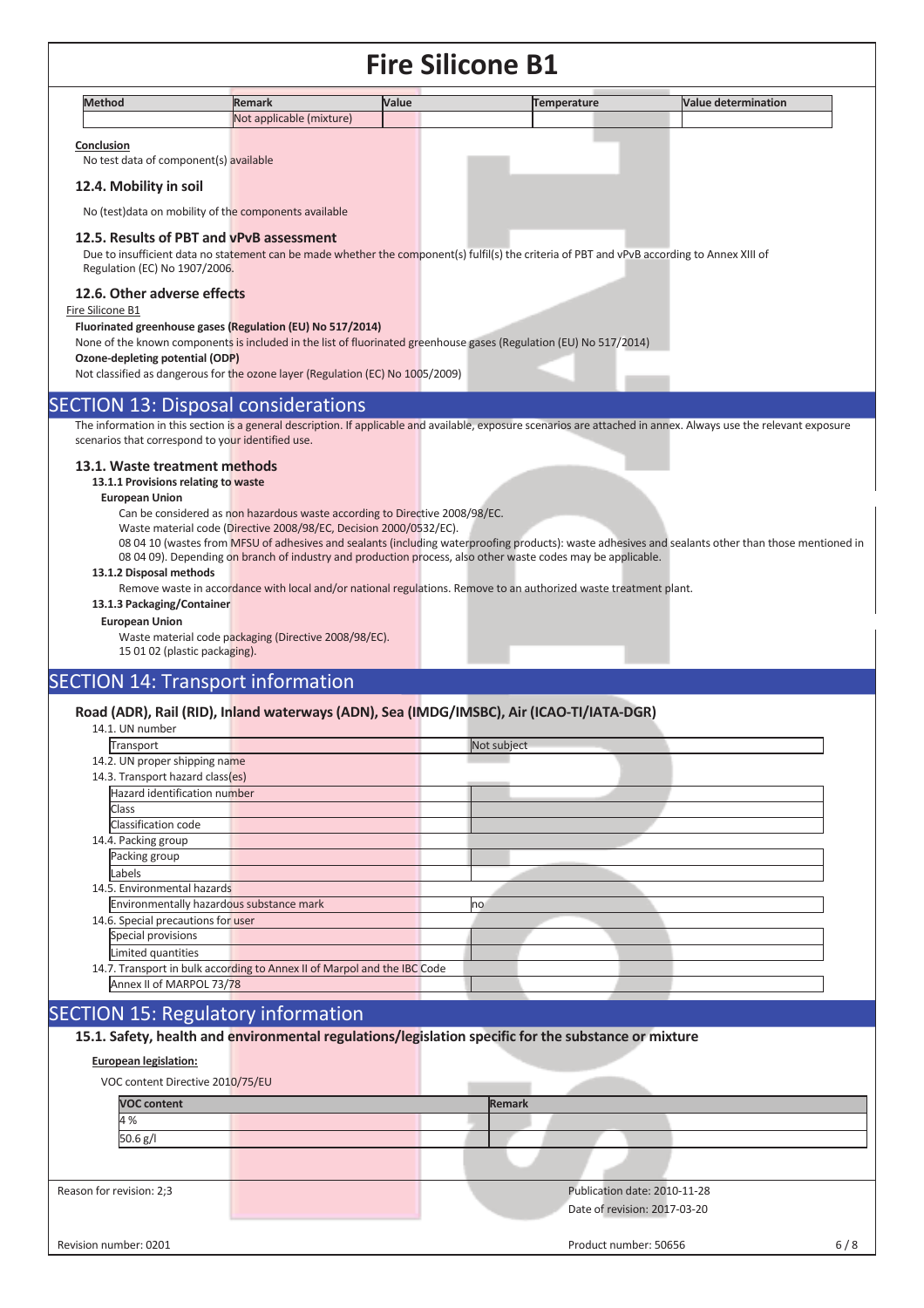#### REACH Annex XVII - Restriction

 Contains component(s) subject to restrictions of Annex XVII of Regulation (EC) No 1907/2006: restrictions on the manufacture, placing on the market and use of certain dangerous substances, mixtures and articles.

| N,N'-(ethoxymethylsilylene)bis[N-<br>methylbenzamide]                         | Liquid substances or mixtures which are<br>regarded as dangerous in accordance with<br>Directive 1999/45/EC or are fulfilling the<br>criteria for any of the following hazard classes<br>or categories set out in Annex I to Regulation<br>(EC) No 1272/2008:<br>(a) hazard classes 2.1 to 2.4, 2.6 and 2.7, 2.8<br>and 2, 2.14 categories 1 and 2, 2.15 types A to<br>(b) hazard classes 3.1 to 3.6, 3.7 adverse<br>effects on sexual function and fertility or on<br>development, 3.8 effects other than narcotic<br>effects, 3.9 and 3.10;<br>(c) hazard class 4.1;<br>(d) hazard class 5.1. | 1. Shall not be used in:<br>ornamental articles intended to produce light or colour effects by means of different<br>phases, for example in ornamental lamps and ashtrays,<br>- tricks and jokes,<br>games for one or more participants, or any article intended to be used as such, even with<br>ornamental aspects, 2. Articles not complying with paragraph 1 shall not be placed on the<br>market.3. Shall not be placed on the market if they contain a colouring agent, unless<br>types A and B, 2.9, 2.10, 2.12, 2.13 categories 1 required for fiscal reasons, or perfume, or both, if they:<br>- can be used as fuel in decorative oil lamps for supply to the general public, and,<br>- present an aspiration hazard and are labelled with R65 or H304,4. Decorative oil lamps<br>for supply to the general public shall not be placed on the market unless they conform to<br>the European Standard on Decorative oil lamps (EN 14059) adopted by the European<br>Committee for Standardisation (CEN).5. Without prejudice to the implementation of other<br>Community provisions relating to the classification, packaging and labelling of dangerous<br>substances and mixtures, suppliers shall ensure, before the placing on the market, that the<br>following requirements are met:<br>a) lamp oils, labelled with R65 or H304, intended for supply to the general public are visibly,<br>legibly and indelibly marked as follows: "Keep lamps filled with this liquid out of the reach of<br>children"; and, by 1 December 2010, "Just a sip of lamp oil — or even sucking the wick of<br>lamps - may lead to life-threatening lung damage";<br>b) grill lighter fluids, labelled with R65 or H304, intended for supply to the general public are<br>egibly and indelibly marked by 1 December 2010 as follows: "Just a sip of grill lighter may<br>lead to life threatening lung damage";<br>c) lamp oils and grill lighters, labelled with R65 or H304, intended for supply to the general<br>public are packaged in black opaque containers not exceeding 1 litre by 1 December 2010.6.<br>No later than 1 June 2014, the Commission shall request the European Chemicals Agency to<br>prepare a dossier, in accordance with Article 69 of the present Regulation with a view to<br>ban, if appropriate, grill lighter fluids and fuel for decorative lamps, labelled R65 or H304,<br>intended for supply to the general public.7. Natural or legal persons placing on the market<br>for the first time lamp oils and grill lighter fluids, labelled with R65 or H304, shall by 1<br>December 2011, and annually thereafter, provide data on alternatives to lamp oils and grill<br>lighter fluids labelled R65 or H304 to the competent authority in the Member State<br>concerned. Member States shall make those data available to the Commission.' |     |
|-------------------------------------------------------------------------------|-------------------------------------------------------------------------------------------------------------------------------------------------------------------------------------------------------------------------------------------------------------------------------------------------------------------------------------------------------------------------------------------------------------------------------------------------------------------------------------------------------------------------------------------------------------------------------------------------|----------------------------------------------------------------------------------------------------------------------------------------------------------------------------------------------------------------------------------------------------------------------------------------------------------------------------------------------------------------------------------------------------------------------------------------------------------------------------------------------------------------------------------------------------------------------------------------------------------------------------------------------------------------------------------------------------------------------------------------------------------------------------------------------------------------------------------------------------------------------------------------------------------------------------------------------------------------------------------------------------------------------------------------------------------------------------------------------------------------------------------------------------------------------------------------------------------------------------------------------------------------------------------------------------------------------------------------------------------------------------------------------------------------------------------------------------------------------------------------------------------------------------------------------------------------------------------------------------------------------------------------------------------------------------------------------------------------------------------------------------------------------------------------------------------------------------------------------------------------------------------------------------------------------------------------------------------------------------------------------------------------------------------------------------------------------------------------------------------------------------------------------------------------------------------------------------------------------------------------------------------------------------------------------------------------------------------------------------------------------------------------------------------------------------------------------------------------------------------------------------------------------------------------------------------------------------------------------------------------------------------------------------------------------------------------------------------------------------------------------------------------------------------------------------------------------------------------------------------------------------|-----|
|                                                                               |                                                                                                                                                                                                                                                                                                                                                                                                                                                                                                                                                                                                 |                                                                                                                                                                                                                                                                                                                                                                                                                                                                                                                                                                                                                                                                                                                                                                                                                                                                                                                                                                                                                                                                                                                                                                                                                                                                                                                                                                                                                                                                                                                                                                                                                                                                                                                                                                                                                                                                                                                                                                                                                                                                                                                                                                                                                                                                                                                                                                                                                                                                                                                                                                                                                                                                                                                                                                                                                                                                            |     |
| <b>National legislation Belgium</b><br>Fire Silicone B1<br>No data available  |                                                                                                                                                                                                                                                                                                                                                                                                                                                                                                                                                                                                 |                                                                                                                                                                                                                                                                                                                                                                                                                                                                                                                                                                                                                                                                                                                                                                                                                                                                                                                                                                                                                                                                                                                                                                                                                                                                                                                                                                                                                                                                                                                                                                                                                                                                                                                                                                                                                                                                                                                                                                                                                                                                                                                                                                                                                                                                                                                                                                                                                                                                                                                                                                                                                                                                                                                                                                                                                                                                            |     |
| <b>National legislation The Netherlands</b>                                   |                                                                                                                                                                                                                                                                                                                                                                                                                                                                                                                                                                                                 |                                                                                                                                                                                                                                                                                                                                                                                                                                                                                                                                                                                                                                                                                                                                                                                                                                                                                                                                                                                                                                                                                                                                                                                                                                                                                                                                                                                                                                                                                                                                                                                                                                                                                                                                                                                                                                                                                                                                                                                                                                                                                                                                                                                                                                                                                                                                                                                                                                                                                                                                                                                                                                                                                                                                                                                                                                                                            |     |
| Fire Silicone B1<br>Waste identification (the                                 | LWCA (the Netherlands): KGA category 04                                                                                                                                                                                                                                                                                                                                                                                                                                                                                                                                                         |                                                                                                                                                                                                                                                                                                                                                                                                                                                                                                                                                                                                                                                                                                                                                                                                                                                                                                                                                                                                                                                                                                                                                                                                                                                                                                                                                                                                                                                                                                                                                                                                                                                                                                                                                                                                                                                                                                                                                                                                                                                                                                                                                                                                                                                                                                                                                                                                                                                                                                                                                                                                                                                                                                                                                                                                                                                                            |     |
| Netherlands)                                                                  |                                                                                                                                                                                                                                                                                                                                                                                                                                                                                                                                                                                                 |                                                                                                                                                                                                                                                                                                                                                                                                                                                                                                                                                                                                                                                                                                                                                                                                                                                                                                                                                                                                                                                                                                                                                                                                                                                                                                                                                                                                                                                                                                                                                                                                                                                                                                                                                                                                                                                                                                                                                                                                                                                                                                                                                                                                                                                                                                                                                                                                                                                                                                                                                                                                                                                                                                                                                                                                                                                                            |     |
| Waterbezwaarlijkheid                                                          | Insufficient data available                                                                                                                                                                                                                                                                                                                                                                                                                                                                                                                                                                     |                                                                                                                                                                                                                                                                                                                                                                                                                                                                                                                                                                                                                                                                                                                                                                                                                                                                                                                                                                                                                                                                                                                                                                                                                                                                                                                                                                                                                                                                                                                                                                                                                                                                                                                                                                                                                                                                                                                                                                                                                                                                                                                                                                                                                                                                                                                                                                                                                                                                                                                                                                                                                                                                                                                                                                                                                                                                            |     |
| <b>National legislation France</b><br>Fire Silicone B1<br>No data available   |                                                                                                                                                                                                                                                                                                                                                                                                                                                                                                                                                                                                 |                                                                                                                                                                                                                                                                                                                                                                                                                                                                                                                                                                                                                                                                                                                                                                                                                                                                                                                                                                                                                                                                                                                                                                                                                                                                                                                                                                                                                                                                                                                                                                                                                                                                                                                                                                                                                                                                                                                                                                                                                                                                                                                                                                                                                                                                                                                                                                                                                                                                                                                                                                                                                                                                                                                                                                                                                                                                            |     |
| <b>National legislation Germany</b>                                           |                                                                                                                                                                                                                                                                                                                                                                                                                                                                                                                                                                                                 |                                                                                                                                                                                                                                                                                                                                                                                                                                                                                                                                                                                                                                                                                                                                                                                                                                                                                                                                                                                                                                                                                                                                                                                                                                                                                                                                                                                                                                                                                                                                                                                                                                                                                                                                                                                                                                                                                                                                                                                                                                                                                                                                                                                                                                                                                                                                                                                                                                                                                                                                                                                                                                                                                                                                                                                                                                                                            |     |
| Fire Silicone B1<br><b>WGK</b>                                                |                                                                                                                                                                                                                                                                                                                                                                                                                                                                                                                                                                                                 | 1; Classification water polluting based on the components in compliance with Verwaltungsvorschrift wassergefährdender                                                                                                                                                                                                                                                                                                                                                                                                                                                                                                                                                                                                                                                                                                                                                                                                                                                                                                                                                                                                                                                                                                                                                                                                                                                                                                                                                                                                                                                                                                                                                                                                                                                                                                                                                                                                                                                                                                                                                                                                                                                                                                                                                                                                                                                                                                                                                                                                                                                                                                                                                                                                                                                                                                                                                      |     |
|                                                                               | Stoffe (VwVwS) of 27 July 2005 (Anhang 4)                                                                                                                                                                                                                                                                                                                                                                                                                                                                                                                                                       |                                                                                                                                                                                                                                                                                                                                                                                                                                                                                                                                                                                                                                                                                                                                                                                                                                                                                                                                                                                                                                                                                                                                                                                                                                                                                                                                                                                                                                                                                                                                                                                                                                                                                                                                                                                                                                                                                                                                                                                                                                                                                                                                                                                                                                                                                                                                                                                                                                                                                                                                                                                                                                                                                                                                                                                                                                                                            |     |
| <b>National legislation United Kingdom</b>                                    |                                                                                                                                                                                                                                                                                                                                                                                                                                                                                                                                                                                                 |                                                                                                                                                                                                                                                                                                                                                                                                                                                                                                                                                                                                                                                                                                                                                                                                                                                                                                                                                                                                                                                                                                                                                                                                                                                                                                                                                                                                                                                                                                                                                                                                                                                                                                                                                                                                                                                                                                                                                                                                                                                                                                                                                                                                                                                                                                                                                                                                                                                                                                                                                                                                                                                                                                                                                                                                                                                                            |     |
| Fire Silicone B1<br>No data available                                         |                                                                                                                                                                                                                                                                                                                                                                                                                                                                                                                                                                                                 |                                                                                                                                                                                                                                                                                                                                                                                                                                                                                                                                                                                                                                                                                                                                                                                                                                                                                                                                                                                                                                                                                                                                                                                                                                                                                                                                                                                                                                                                                                                                                                                                                                                                                                                                                                                                                                                                                                                                                                                                                                                                                                                                                                                                                                                                                                                                                                                                                                                                                                                                                                                                                                                                                                                                                                                                                                                                            |     |
| Other relevant data                                                           |                                                                                                                                                                                                                                                                                                                                                                                                                                                                                                                                                                                                 |                                                                                                                                                                                                                                                                                                                                                                                                                                                                                                                                                                                                                                                                                                                                                                                                                                                                                                                                                                                                                                                                                                                                                                                                                                                                                                                                                                                                                                                                                                                                                                                                                                                                                                                                                                                                                                                                                                                                                                                                                                                                                                                                                                                                                                                                                                                                                                                                                                                                                                                                                                                                                                                                                                                                                                                                                                                                            |     |
| Fire Silicone B1                                                              |                                                                                                                                                                                                                                                                                                                                                                                                                                                                                                                                                                                                 |                                                                                                                                                                                                                                                                                                                                                                                                                                                                                                                                                                                                                                                                                                                                                                                                                                                                                                                                                                                                                                                                                                                                                                                                                                                                                                                                                                                                                                                                                                                                                                                                                                                                                                                                                                                                                                                                                                                                                                                                                                                                                                                                                                                                                                                                                                                                                                                                                                                                                                                                                                                                                                                                                                                                                                                                                                                                            |     |
| No data available<br>15.2. Chemical safety assessment                         | No chemical safety assessment has been conducted for the mixture.                                                                                                                                                                                                                                                                                                                                                                                                                                                                                                                               |                                                                                                                                                                                                                                                                                                                                                                                                                                                                                                                                                                                                                                                                                                                                                                                                                                                                                                                                                                                                                                                                                                                                                                                                                                                                                                                                                                                                                                                                                                                                                                                                                                                                                                                                                                                                                                                                                                                                                                                                                                                                                                                                                                                                                                                                                                                                                                                                                                                                                                                                                                                                                                                                                                                                                                                                                                                                            |     |
|                                                                               |                                                                                                                                                                                                                                                                                                                                                                                                                                                                                                                                                                                                 |                                                                                                                                                                                                                                                                                                                                                                                                                                                                                                                                                                                                                                                                                                                                                                                                                                                                                                                                                                                                                                                                                                                                                                                                                                                                                                                                                                                                                                                                                                                                                                                                                                                                                                                                                                                                                                                                                                                                                                                                                                                                                                                                                                                                                                                                                                                                                                                                                                                                                                                                                                                                                                                                                                                                                                                                                                                                            |     |
| <b>SECTION 16: Other information</b>                                          | Full text of any H-statements referred to under headings 2 and 3:                                                                                                                                                                                                                                                                                                                                                                                                                                                                                                                               |                                                                                                                                                                                                                                                                                                                                                                                                                                                                                                                                                                                                                                                                                                                                                                                                                                                                                                                                                                                                                                                                                                                                                                                                                                                                                                                                                                                                                                                                                                                                                                                                                                                                                                                                                                                                                                                                                                                                                                                                                                                                                                                                                                                                                                                                                                                                                                                                                                                                                                                                                                                                                                                                                                                                                                                                                                                                            |     |
| H315 Causes skin irritation.                                                  |                                                                                                                                                                                                                                                                                                                                                                                                                                                                                                                                                                                                 |                                                                                                                                                                                                                                                                                                                                                                                                                                                                                                                                                                                                                                                                                                                                                                                                                                                                                                                                                                                                                                                                                                                                                                                                                                                                                                                                                                                                                                                                                                                                                                                                                                                                                                                                                                                                                                                                                                                                                                                                                                                                                                                                                                                                                                                                                                                                                                                                                                                                                                                                                                                                                                                                                                                                                                                                                                                                            |     |
| H319 Causes serious eye irritation.<br>H335 May cause respiratory irritation. |                                                                                                                                                                                                                                                                                                                                                                                                                                                                                                                                                                                                 |                                                                                                                                                                                                                                                                                                                                                                                                                                                                                                                                                                                                                                                                                                                                                                                                                                                                                                                                                                                                                                                                                                                                                                                                                                                                                                                                                                                                                                                                                                                                                                                                                                                                                                                                                                                                                                                                                                                                                                                                                                                                                                                                                                                                                                                                                                                                                                                                                                                                                                                                                                                                                                                                                                                                                                                                                                                                            |     |
|                                                                               |                                                                                                                                                                                                                                                                                                                                                                                                                                                                                                                                                                                                 |                                                                                                                                                                                                                                                                                                                                                                                                                                                                                                                                                                                                                                                                                                                                                                                                                                                                                                                                                                                                                                                                                                                                                                                                                                                                                                                                                                                                                                                                                                                                                                                                                                                                                                                                                                                                                                                                                                                                                                                                                                                                                                                                                                                                                                                                                                                                                                                                                                                                                                                                                                                                                                                                                                                                                                                                                                                                            |     |
| $(*)$<br>CLP (EU-GHS)                                                         | <b>INTERNAL CLASSIFICATION BY BIG</b><br>Classification, labelling and packaging (Globally Harmonised System in Europe)                                                                                                                                                                                                                                                                                                                                                                                                                                                                         |                                                                                                                                                                                                                                                                                                                                                                                                                                                                                                                                                                                                                                                                                                                                                                                                                                                                                                                                                                                                                                                                                                                                                                                                                                                                                                                                                                                                                                                                                                                                                                                                                                                                                                                                                                                                                                                                                                                                                                                                                                                                                                                                                                                                                                                                                                                                                                                                                                                                                                                                                                                                                                                                                                                                                                                                                                                                            |     |
| Reason for revision: 2;3                                                      |                                                                                                                                                                                                                                                                                                                                                                                                                                                                                                                                                                                                 | Publication date: 2010-11-28                                                                                                                                                                                                                                                                                                                                                                                                                                                                                                                                                                                                                                                                                                                                                                                                                                                                                                                                                                                                                                                                                                                                                                                                                                                                                                                                                                                                                                                                                                                                                                                                                                                                                                                                                                                                                                                                                                                                                                                                                                                                                                                                                                                                                                                                                                                                                                                                                                                                                                                                                                                                                                                                                                                                                                                                                                               |     |
|                                                                               |                                                                                                                                                                                                                                                                                                                                                                                                                                                                                                                                                                                                 | Date of revision: 2017-03-20                                                                                                                                                                                                                                                                                                                                                                                                                                                                                                                                                                                                                                                                                                                                                                                                                                                                                                                                                                                                                                                                                                                                                                                                                                                                                                                                                                                                                                                                                                                                                                                                                                                                                                                                                                                                                                                                                                                                                                                                                                                                                                                                                                                                                                                                                                                                                                                                                                                                                                                                                                                                                                                                                                                                                                                                                                               |     |
| Revision number: 0201                                                         |                                                                                                                                                                                                                                                                                                                                                                                                                                                                                                                                                                                                 | Product number: 50656                                                                                                                                                                                                                                                                                                                                                                                                                                                                                                                                                                                                                                                                                                                                                                                                                                                                                                                                                                                                                                                                                                                                                                                                                                                                                                                                                                                                                                                                                                                                                                                                                                                                                                                                                                                                                                                                                                                                                                                                                                                                                                                                                                                                                                                                                                                                                                                                                                                                                                                                                                                                                                                                                                                                                                                                                                                      | 7/8 |